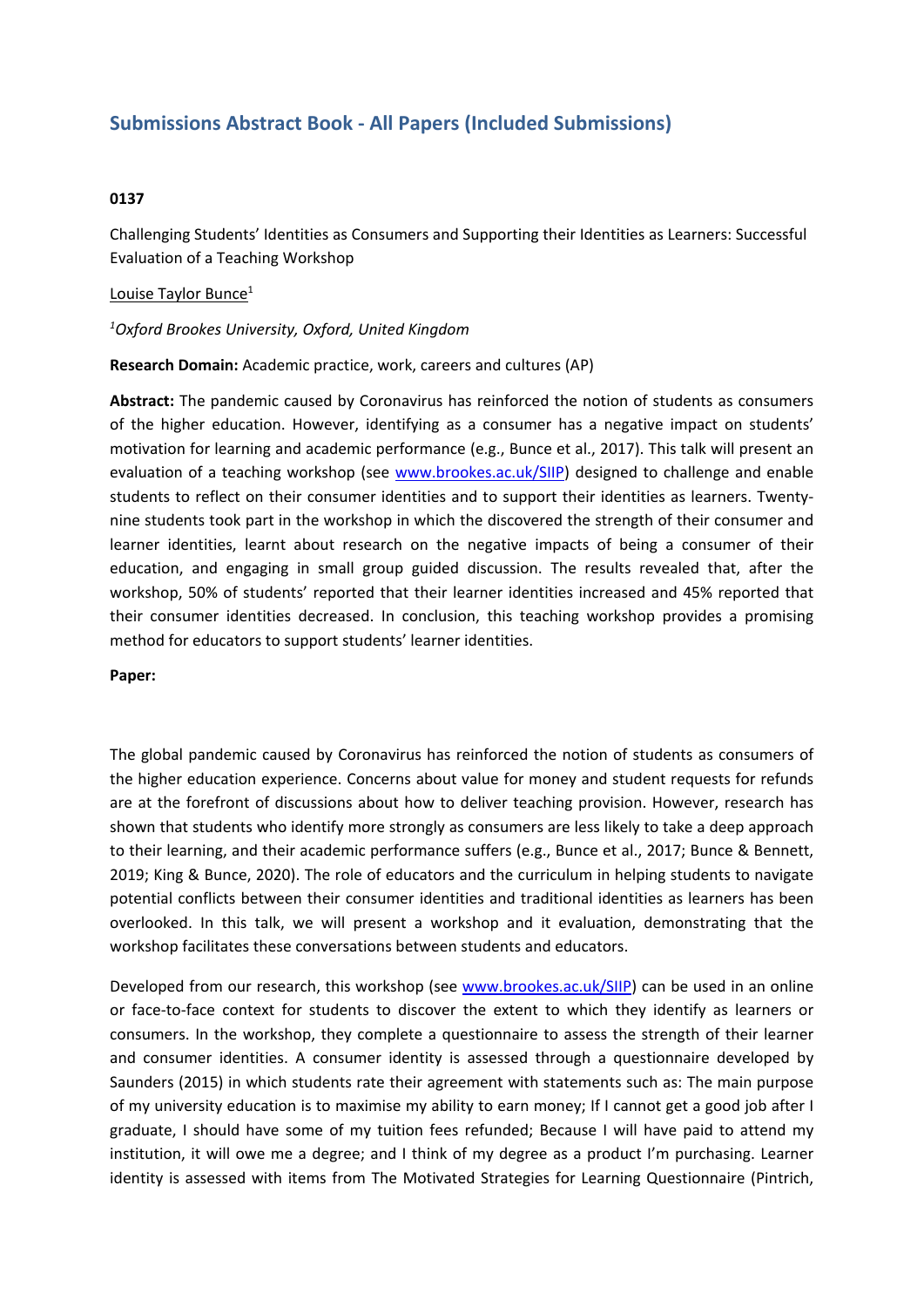Smith, Garcia, & McKeachie, 1993), including: I believe I will receive an excellent result for my degree; I'm certain I can understand the most difficult material presented in the readings for my courses; I prefer course material that arouses my curiosity, even if it is difficult to learn; I think I will be able to use what I learn in one module in other modules.

As <sup>a</sup> result of their identity scores, students then are categorised as one of four types of student: The Consumer type has <sup>a</sup> strong consumer identity and weak learner identity; The Striver type has strong learner and consumer identities; The Thinker type has <sup>a</sup> strong learner identity and weak consumer identity; and The Undecided type has weak learner and consumer identities. Next, they engage with the research base with <sup>a</sup> mini presentation from the educator using PowerPoint slides provided at www.brookes.ac.uk/SIIIP, and then they engage in small group discussions with questions that are designed to help them critically reflect on the relative benefits and costs associated with each type. Finally they retake the questionnaire to assess the extent of change in the strength of their learner and consumer identities.

To evaluate the effectiveness of this workshop, we have initially received data from 29 first-year social work students at <sup>a</sup> Post-1992 university, who completed the workshop as part of <sup>a</sup> module and answered some feedback questions to assess its effectiveness. The analysis revealed that, at the preworkshop stage, students had stronger learner identities than consumer identities, and these changed post workshop: learner identities significantly increased and consumer identities significantly decreased. Furthermore, 51% of students self-reported that their learner identities increased and 45% self-reported that their consumer identities decreased. In terms of knowing their student 'type' 90% of students reported that this was useful, with some students explaining: 'It was interesting to realise that there was <sup>a</sup> correlation between consumers and poor grades. This has made me re-evaluate…so thank you', and 'It helps you understand yourself better, your motivations, and perhaps even help explain why you do well or not that well in your course'. All students also agreed that 'My intention to study to the best of my ability has increased'. 91% of students said that they would recommend the workshop to other students. A member of staff who ran the workshop also provided some positive feedback about its effect on students: 'The students in my group were very engaged and the questions sparked excellent group discussions. Several students reported never thinking about university study in this way before. Others said that, having taken part, they could now see the importance of self-motivated study if they wanted to do well at university'.

Although this was <sup>a</sup> small sample of students, the initial results are promising. The findings support the use of the workshop to enable students and educators to develop <sup>a</sup> shared understanding of the tensions between consumer and learner identities, and support use of the workshop as an effective tool for reducing students' consumer identities and increasing their learner identities.

**References:** Bunce, Baird & Jones (2017) The [student-as-consumer](https://www.tandfonline.com/doi/full/10.1080/03075079.2015.1127908) approach in higher education and its effects on academic [performance](https://www.tandfonline.com/doi/full/10.1080/03075079.2015.1127908) *Studies in Higher Education, 42*, 1958-1978

Bunce & Bennett (2019) A degree of studying? [Approaches](https://journals.sagepub.com/eprint/U9Y7R6PUQ7GRPG69NWTM/full) to learning and academic [performance](https://journals.sagepub.com/eprint/U9Y7R6PUQ7GRPG69NWTM/full) [among](https://journals.sagepub.com/eprint/U9Y7R6PUQ7GRPG69NWTM/full) [student](https://journals.sagepub.com/eprint/U9Y7R6PUQ7GRPG69NWTM/full) ['consumers'](https://journals.sagepub.com/eprint/U9Y7R6PUQ7GRPG69NWTM/full) *Active Learning in HE*